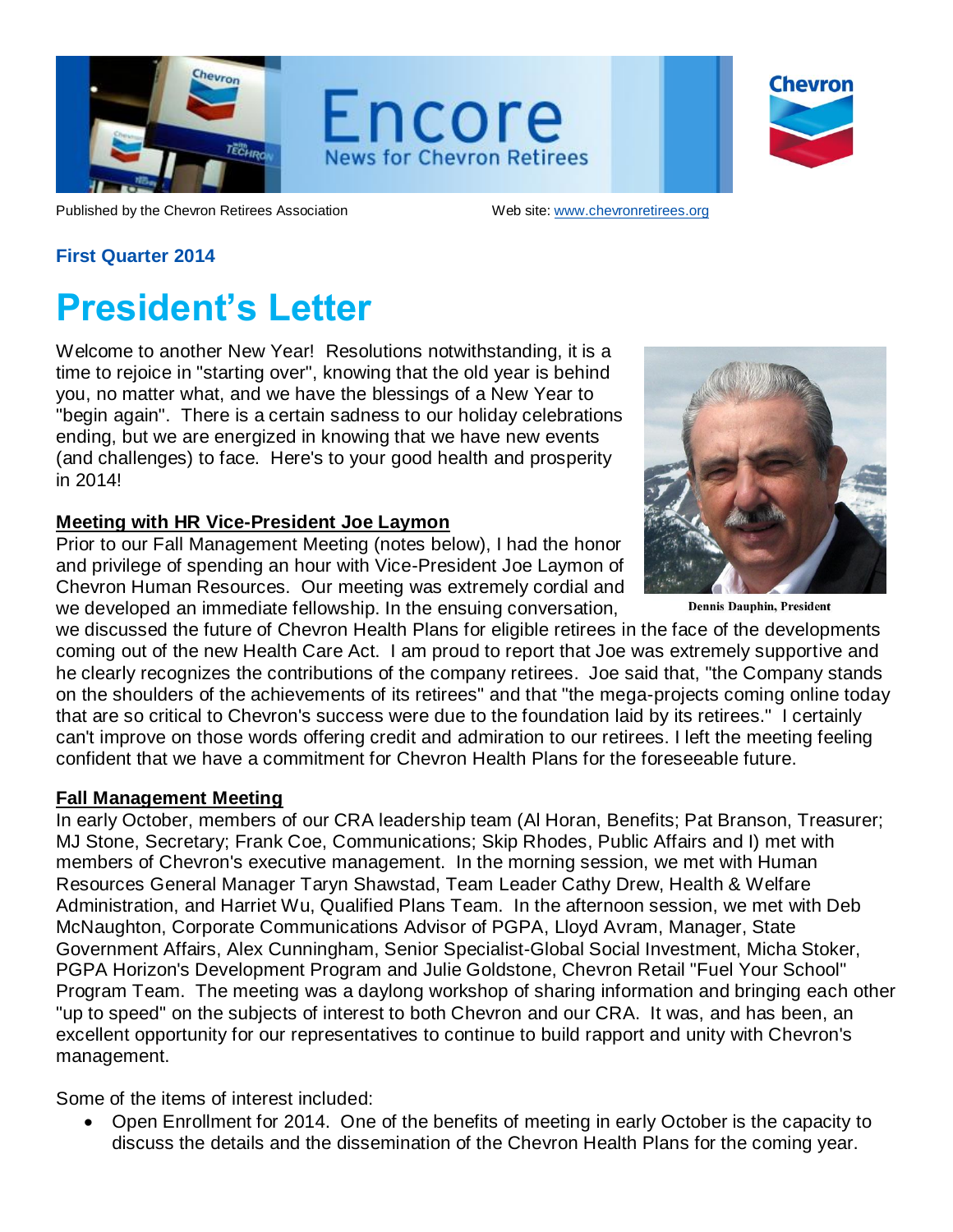Chevron expressed their appreciation for the efforts we expend, primarily through our Benefits Chair Al Horan, to insure a smooth rollout and handling of inquiries about the details of the plans. These efforts go hand-in-hand with the Chevron HR Service Center to help our retirees make the best decision on their plan choices.

- Plan Changes. The Fall Management Meeting was most opportune in facilitating the  $\bullet$ discussion on plan changes and cost details. We were able to "preview" both the non-Medicare and Medicare Eligible plans and associated costs in depth. Thus, when the Open Enrollment period began on October 14th, we were able to have the necessary information directly from those responsible for its implementation.
- Chevron Dental Plan. United Concordia is creating an expanded Dental PPO provider network especially for Chevron – the Chevron Dental Network. The cost of the Chevron Dental Plan (UCCI) will decrease by 7 percent. However, the Dental HMO costs will increase from 0 to 6 percent.
- The impact of health care exchanges on the Chevron benefit programs will continue to be evaluated in the next year.
- Deb McNaughton will remain our PGPA contact through the end of 2013, and will keep us advised of the expected changes in the department. She indicated that the department is still in the process of determining what products and services will be provided. Products such as Line Rider, the employee e-magazine, will not be continued.
- Lloyd Avram reported that state government affairs is now being handled on an overall national  $\bullet$ basis including a team of lobbyists both at the state and national levels and also has responsibility for political contributions. Lloyd advised that the Chevron Advocacy Network (CAN) has focused on federal government grass roots issues and has served to be a useful tool to address selected state issues. We can expect to hear more about CAN in the coming year.
- Chevron Humankind Update. We received an extensive overview of changes coming to Chevron Humankind. A new vendor, "JustCause", was chosen to handle the payment processing of the grant requests and the records management. Alex Cunningham outlined the very important change in procedures and enlisted your CRA's assistance in announcing the changes. The key information was placed on the CRA website by Communications Chair Frank Coe; Public Affairs Chair Skip Rhodes greatly assisted in getting the information out to our AVPs and Chapters.

### **Chevron Recreation Program (often referred to as "PerkSpot")**

We have been working extensively with Chevron and vendors to make available to retirees the discounts offered under the Chevron Recreation Program. Presently, our retirees are able to enjoy the majority of the discounts available to active employees, including everyday goods, vehicle purchases, travel packages and many other items. We've had an ongoing obstacle with the cell phone discount programs for several months and we appreciate the valuable feedback from our membership during this time. I am happy to report that our Benefits Chair, Al Horan, announced in his message of December 3rd that we have a final agreement and understanding that these cell phone discounts will be available to retirees. Once the administrative details are settled, we expect to have access to these discounts.

### **The CRA Dental Program**

As you may recall, we had an historic offering of a CRA Dental Plan affiliated with MetLife in 2009. This was a legacy accomplishment under Past President Charlie Rhoads and Benefits Chair Al Horan. It provided an avenue for important dental care for those who had not chosen or were not eligible for the Chevron Dental Plan. There was a limitation on retirees signing up within an allotted time for the initial offering. Now, through the efforts of our tireless Benefits Chair, Al Horan, we have a new opportunity for choosing a dental plan through MetLife. You'll find all the details in Al's "Benefits Corner" article on Page 8.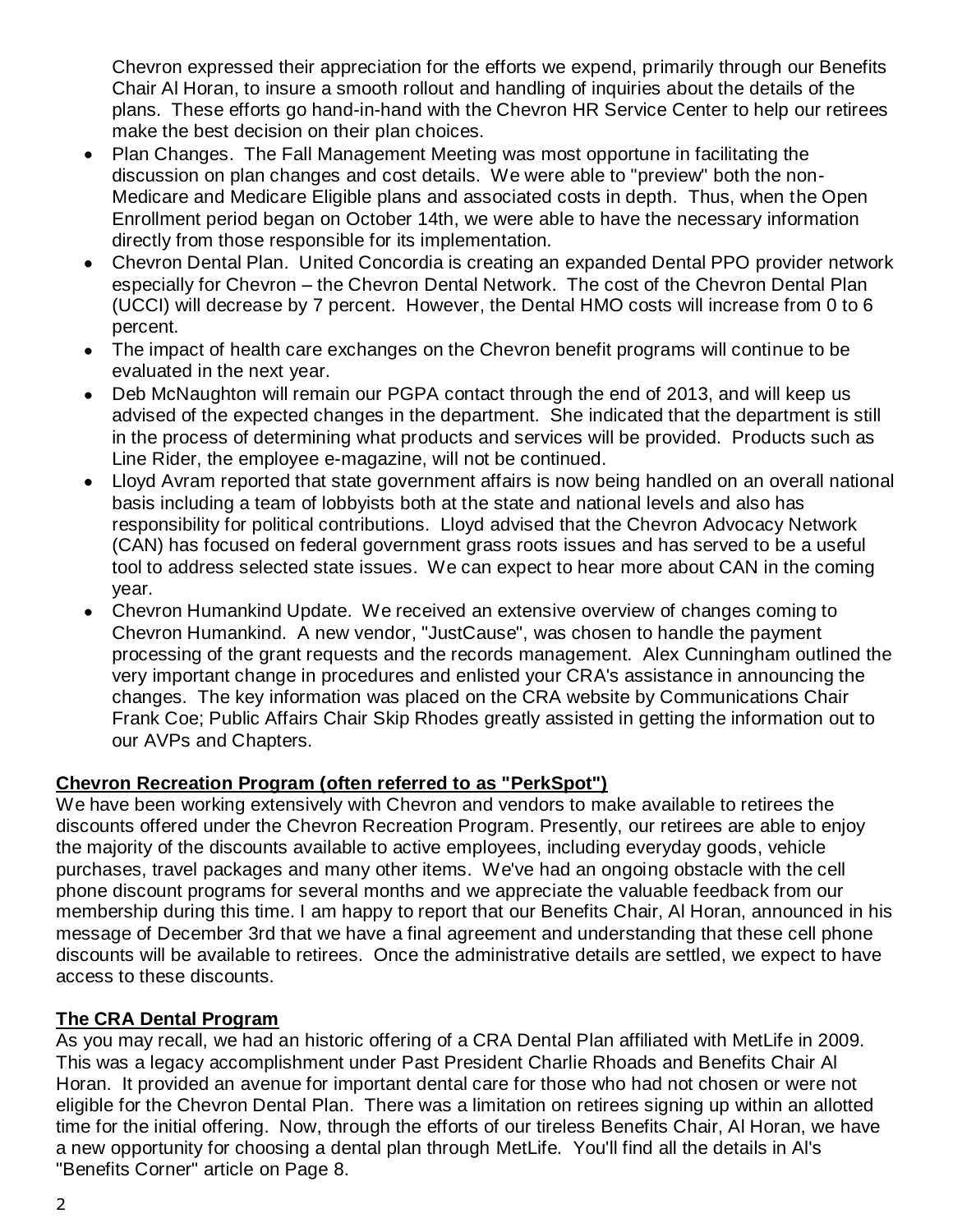### **Next Up**

The next major event on our CRA calendar is the Mid-Year Meeting (MYM) to be held in Burlingame, CA in late January. I have always looked forward to participating in the MYM in years past. This meeting is the pivotal event in planning for our CRA Annual Meeting to be held in Tulsa, OK in May. Our Officers, Past Presidents, Committee Chairs, Area Vice Presidents, the Ad Hoc Committee and our Membership Advisor who accepted tasks and projects from the Annual Meeting Planning Session last year provide their findings, recommendations and they report out at this event. The MYM showcases all the talent that you have representing you at the area and national level. They provide the key guidance and set the tone for our Annual Meeting agenda.

A sample of the MYM agenda topics include "reaching out to new retirees", a review of our finances, streamlining our budget reporting process, continuing to provide useful demographic data, the rotation schedule of our future Annual Meetings, participating in Company retirement seminars, welcoming more Delegates, guests and members-at-large to attend the Annual Meeting, continued efforts with the Chevron Advocacy Network (CAN), soliciting more nominations for our Public Service Awards, and…as always…a critical look at our membership trends. Kathleen Henschel, our newest Committee Chair for Planning & Research, will be reporting on several projects that we outlined in the Planning Session. Frank Coe, Communications Chair, and Glenn Ewan, Demographics will give reports on their new duties as well. Indeed, we have much to discuss and review.

Summarizing, we are taking an in-depth look at the many items that will allow us to improve our organization, remain attractive to new retirees, improve our communications and support our Chapters in every manner possible.

### **Behind The Scenes**

As you read through the paragraphs on the Fall Management Meeting and the Mid-Year Meeting, the administration and coordination that goes on "behind the scenes" is not readily apparent. You should know that your CRA Secretary, MJ Stone, takes upon the task of insuring that the dates can accommodate the participants, making the hotel arrangements, agenda preparation and meeting any special needs to make our meeting productive. In addition, MJ has been filling the vacancy of the Unaffiliated Vice President. Such dedication and commitment is admirable and shows how MJ, and others, manifest their support of the Chevron Retirees Association.

### **We Need YOU**

Many Chapters close out their dues collection efforts at the end of the calendar year. If you haven't already done so, we ask that you be sure and renew your membership in the CRA. The CRA has so much to offer our retirees, from the highly regarded advocacy efforts for health plan benefits and other national initiatives to the dedicated work of the Chapter leaders. Our Chapter officers are willing to give their time and energy to make our organization meaningful and successful. Please support your CRA.

Looking forward to "beginning again" in 2014, I'd like to wish everyone health, good fortune, and good fellowship in this new year.

### *Dennis*

Dennis Dauphin Association President [oceansprings1@cableone.net](mailto:oceansprings1@cableone.net) 228.875.7268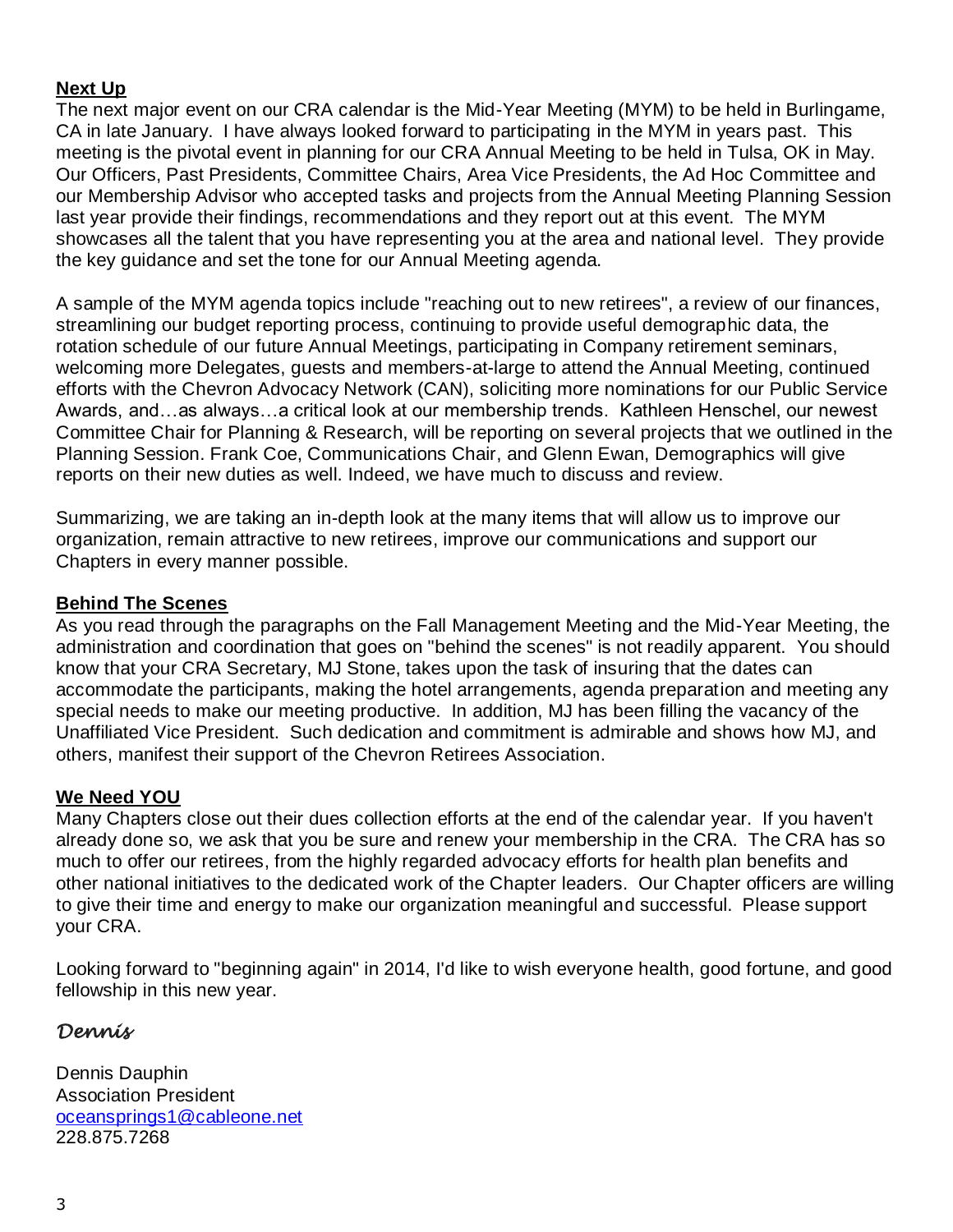# **A Busy Business Agenda**

There were many significant happenings at the regular October 9, 2013 CRA/Chevron Fall Management Meetings in San Ramon, California. A major occurrence was when Dennis Dauphin reinforced the CRA's long relationship and readiness to continue to be an advocate for the Company. He shared the impressive results of the Chevron Humankind program for the first 9 months of 2013. For example, 2,887 retirees made charitable contributions totaling \$4,981,290 during that period. Moreover, together with the Chevron match, the total was \$8,261,686. Additionally the retirees had reported 20,265 volunteer hours with 560 requested for the Grants for Good of \$501,125.

Moving along, the next major CRA/Chevron business gathering will be the 2014 Mid-year meeting. That important get-together will be held January 26, 27, 28 at the Double Tree Hotel located in Burlingame just south of San Francisco. It will be followed four months later with the CRA's Annual Meeting in Tulsa, Oklahoma. Those dates are May 18, 19, 20.

## **An Important Suggestion Regarding Spouse Benefits**

Al Chiamulera is president of the Puget Sound Chapter. And in his President's Newsletter Message to his Chapter members he recently wrote the following:

Retirees should protect "your" spouse benefits by digging out your retirement contract with your legacy company. There have been some errors made on Benefits for the spouse because they didn't have agreed to information in their system on continuation of Benefits after the retiree died. Having a copy of your agreement will help get your spouse re-enrolled in the various Benefits that you had.

## **Mel Ashwill Was CRA's Longest Serving Chapter Treasurer**

At the March 2013 meeting of the Tulsa CRA Chapter President Bill Rinehart announced some bad news. He told the attendees that "today's meeting was the first one Treasurer Mel Ashwill had missed since 1984 when the Tulsa Chapter began. Mel had fallen leaving church the day before his 96th birthday and broke his hip. Surgery followed and he is currently going through a painful recovery." Unfortunately Mel, as the longest serving chapter treasurer in the entire history of the Chevron retirees organization, did not survive the accident.

Succeeding Mel as the Tulsa CRA Chapter treasurer has been Ray Wilburn, a Tulsa native who retired from Warren Petroleum in 1992 as the manager of Financial Accounting. Since his retirement, Wilburn has volunteered many hours of work in both his church and in various Tulsa hospitals.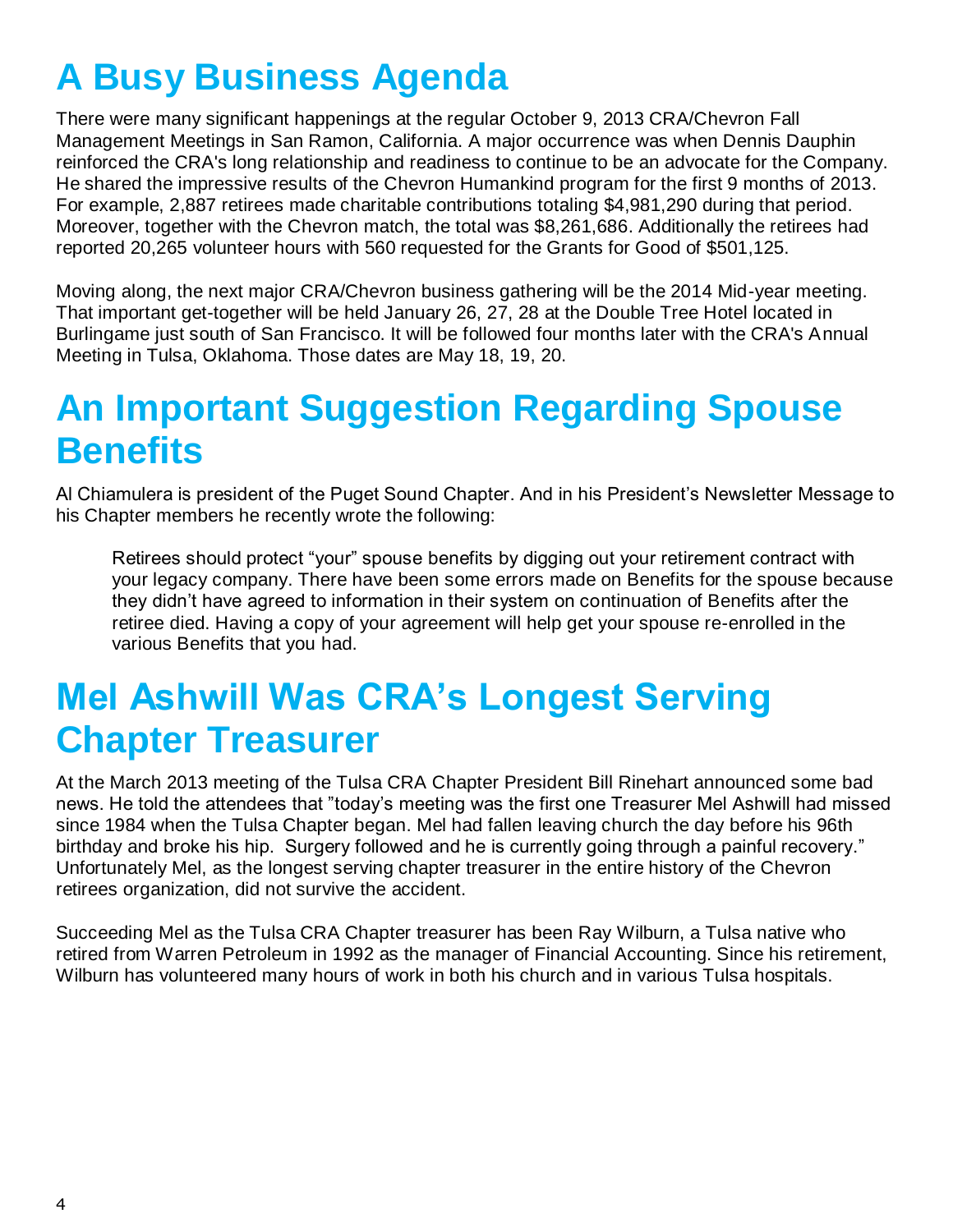## **Martha Moyer Shines as Volunteer**

Like so many other individuals Martha Moyer has excelled in every task she has undertaken as an adult. That all began in 1982 at Chevron headquarters in San Francisco as a Training Specialist in the General Services Training Center.

It didn't take long before her abilities were recognized and she advanced to an assignment with the Chevron Information Technology Company (CITC). Subsequently, she was sent to the Company's San Ramon Office across the Bay from San Francisco where she worked from 1990-97 as an Instructional Analyst.

Right after she retired from Chevron in 1997 she and her husband decided to make a lifestyle change and moved to Bethany, which is a suburb of Portland, Oregon. That county also is the world headquarters of the Nike Corporation. It didn't take long for Moyer to get recruited as a member of the CRA's Portland Chapter and as a volunteer for various county committees.

Very important was her active role in Washington County's Citizen Participation Organization (CPO). Before long she became engaged in attending CPO's general meetings and serving as the recording secretary for the general and steering meetings. But her participation did not stop there. She also contributed her community expertise in the planning processes for (1) the sports field facility at Portland Community College's Rock Creek Campus and (2) the widening of a major boulevard thoroughfare.

Moyer, who now sits on five community committees, is particularly passionate regarding putting a significant dent in the area's homelessness rates. She says "It's kind of scary because when kids are hungry they can't learn. Also, if they don't get a good education they can't get out of the poverty cycle. But I do think things are looking up."

On June 18 in the Washington County Public Services Building – in honor of her seemingly nonstop community activities -- Martha Moyer was presented with the "Washington County's Committee for Citizen Involvement's Harold M. Haynes Award". That award, in its 16th year, is named after Haynes who was an advocate for citizen involvement in the land use planning process.



Martha Moyer receives Harold M. Haynes Award for Citizen **Involvement (L to R) Planning Commissioner Mary Manseau,** Moyer, Washington County Commissioner Greg Malinowski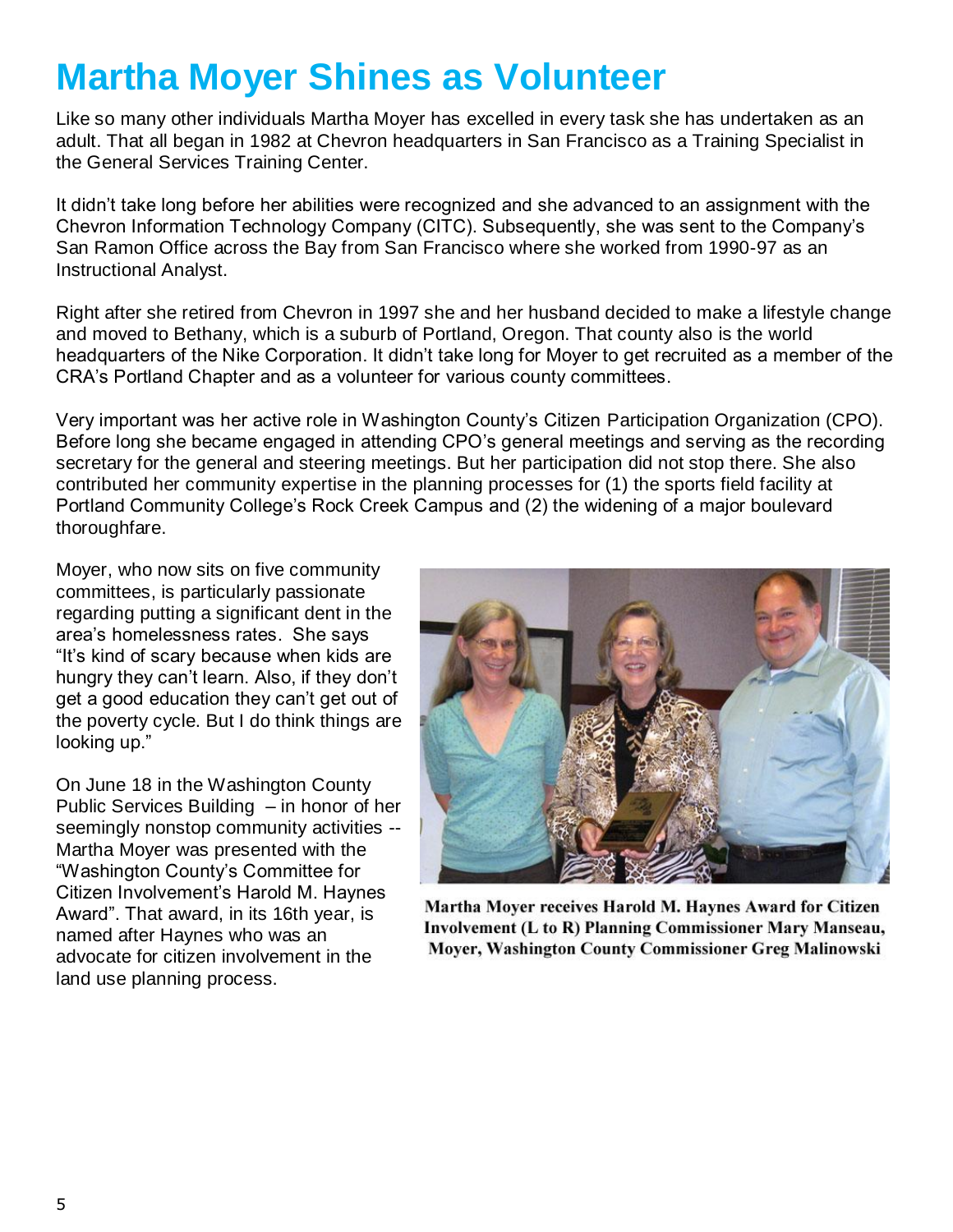

**Portland Chapter Leadership** (L to R) Sharon Downey, VP; Ray Airone, NW Area VP; Martha Moyer, President; John Hartup, Past President; **Charlotte Clunas, Past President** 

### **Yet Another Part of Her Life**

For the last two years Moyer has somehow found additional time to serve as president of the CRA's Portland Chapter. She says, "But I have been a busy chapter member for 15 years."

What's unusual about the chapter is women are serving in the three major chapter positions with Moyer as president, Laura Stockwell as secretary and Sharon Downey as vice president. Atlanta is the only other chapter with that staff arrangement.

## **Oklahoma City Chapter Celebrates 25th Anniversary**

President Bill Merkel and his wife, Kathy, hosted the chapter's 25th anniversary in their home on Tuesday, October 13 with a luncheon meeting consisting of a free lunch, an anniversary cake and an "open mike." Chapter members were encouraged to stand and tell their fellow attendees "anything they wished as long as it reflected on such experiences as work, a travel happening and the CRA." Merkel, who has been chapter president since 2007, told guests he would serve one more year in that capacity. Bob Bowman, a Texaco retiree, will return as treasurer.



Six different oil companies were represented by retirees at the luncheon. For example, Merkel worked for British American, Standard Oil Texas and Gulf before retiring from Chevron in 1986. Many chapter members could not attend because they reside in such distant communities as Amarillo and Lubbock, Texas; Durango, Colorado; Scottsdale, Arizona; and Wichita, Kansas.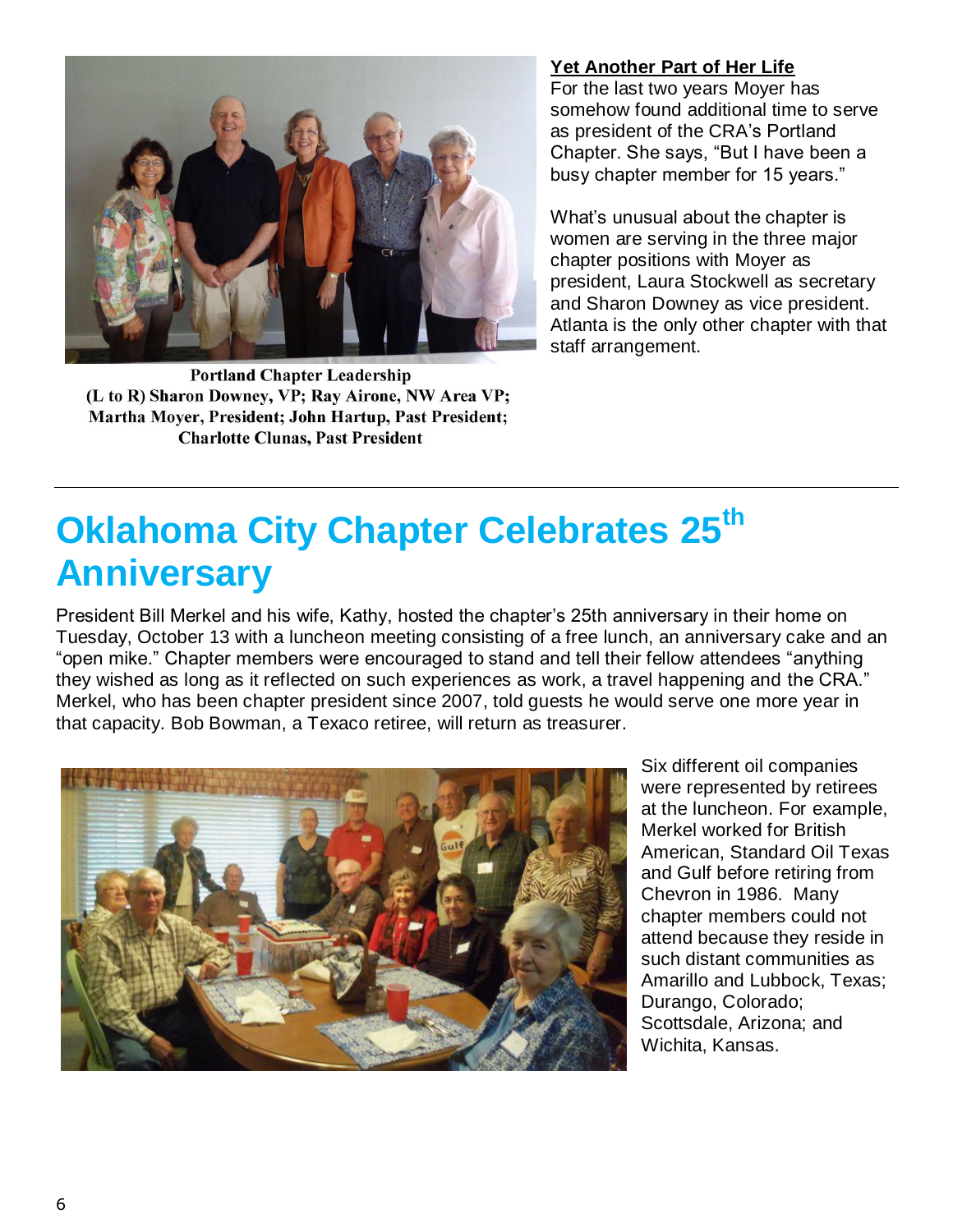# **Alberta Handyman Enriches Quality of Life**

Shortly after concluding a 27-year career with Chevron Canada in 1985 as (1) a party chief on a seismic crew and then (2) an oil field supervisor in Alberta and Spain, Jack McDowell volunteered to help enhance the quality of life in Calgary.

As a "Jack of All Trades" he wasted no time in responding to a call for help from Heritage Park Historical Village, which is a registered charitable organization and an accredited museum. That Calgary park was the recipient of about a hundred antique chairs, many of them broken and in need of repair and new parts. Jack's prompt involvement unveiled his many skills as a "volunteer extraordinaire."

Additionally, he's made replicas of turn-of-the-century wooden toys that are on display at the park. Also sometimes he travels out of town to collect furniture of use to Heritage. His ongoing assistance includes setting up seasonal displays at Halloween and Christmas and lending a hand at such other special events as an annual quilt show which features a display of 800 quilts.

As reported by the Golden Leaf, which is a newsletter for the retirees of Chevron Canada Resources & Unocal Canada, Jack excels at renovating items ranging from a small barn and a horsedrawn sled to a ranch pen gate. Having grown up in a farming community, he is capable, too, of bringing vintage agricultural



**Jack McDowell** 

machinery back to working order. Another successful task is restoring antique furniture.



Heritage Park operates year-round with about 80 full-time paid employees and some two thousand volunteers who keep things running. The volunteers include his daughter-in-law Pam.

A year ago Jack was honored as the recipient of the 2012 Encana Community Builder Award which "recognizes lifetime dedication to the community that impacts and enhances the quality of life in Calgary." The nomination was initiated by the Haysboro Community Association.

"Haysboro is a Calgary community with 3,500 homes for 3,000 seniors who require a lot of volunteer maintenance," says McDowell. "I shovel snow there in the winter months, cut lawn in the summer and do repairs as needed."

Jack's volunteerism also extends to many active years in the Chevron Retirees in Action group.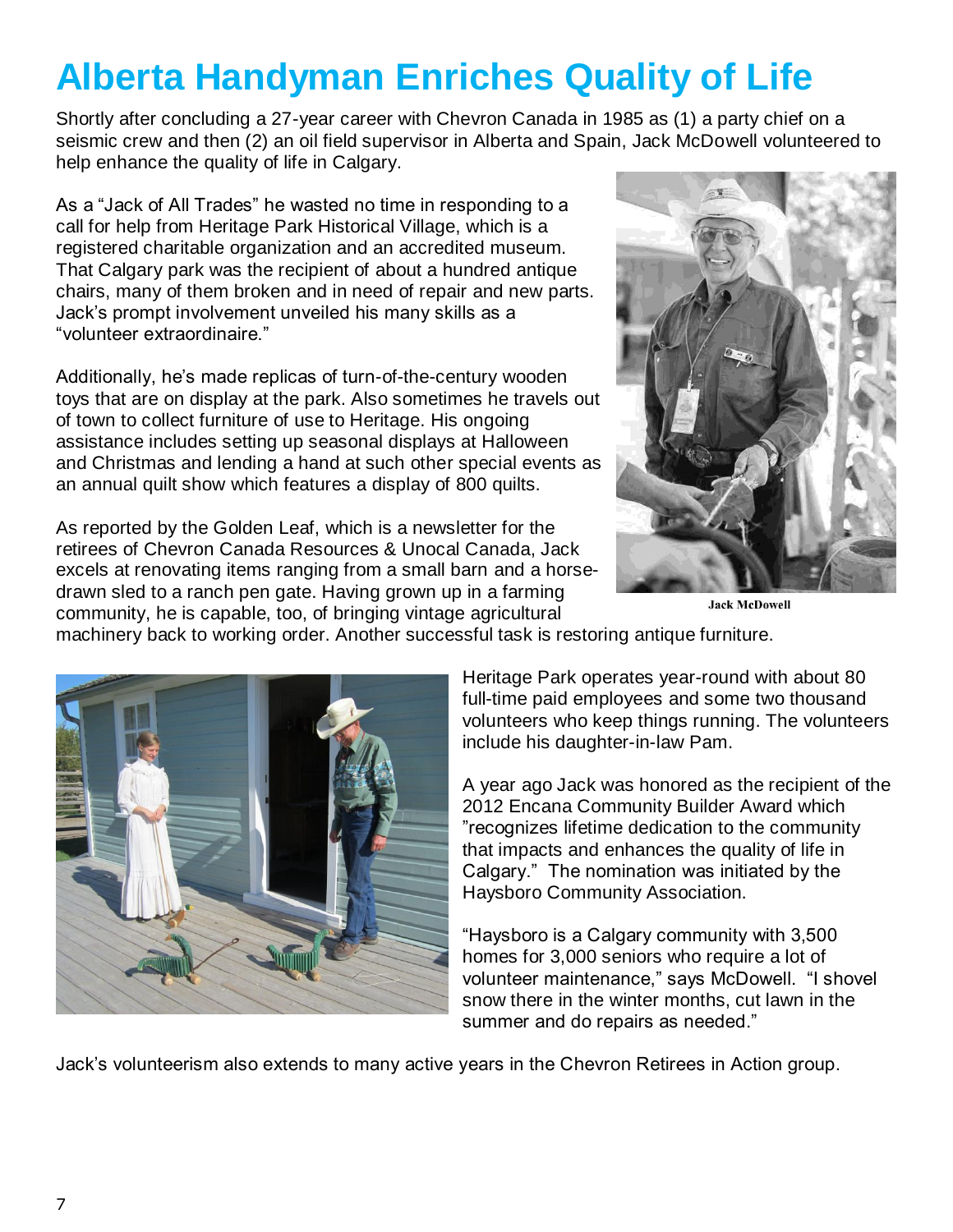## **Lots Happening in Eastern Canada**

The Golden Leaf, a newsletter for the retirees of Chevron Canada Resources & Unocal, has been reporting super-busy activities. They involve oil sands, conventional exploration and production in Western Canada, plus many projects under way offshore on every Canadian coast.

First, there's the Hebron Offshore Field where Chevron and partners received the go-ahead for construction of a gravity-based structure (GBS) similar to the Hibernia platform. When built and towed offshore to the Newfoundland site, drilling will commence to develop the field. First production is due in late 2017. Already underway is drilling on the Margaree exploration well that also is situated on the East Coast offshore in the Orphan Basin northeast of St. John's. The semi-submersible rig spudded in March in close to 8,000 feet of water. Chevron is the operator.

In Northeast British Columbia, Chevron recently signed an agreement with Apache to liquefy huge volumes of natural gas for export by tanker in the Pacific Rim. Apache has a prolific gas field in the Liard Basin in northeast B.C. Chevron, of course, has the technology and experience in large liquefied natural gas (LNG) projects.

Here's the plan: The gas will be moved by pipeline through B.C. to a coastal terminal at Kitimat where it will be processed and loaded aboard LNG ocean carriers. Each company will own 50 percent of the overall project. Canada's National Energy Board has approved a license to export 10 million tons of LNG per year for the next 20 years. That volume is the equivalent of two billion cubic feet of gas – or 330,000 barrels of oil per day.

The Golden Leaf also reported that nearly 200 Canadians are working on foreign assignments in 20 foreign countries, with an estimated half of them in the United States. Finally, less we forget, Chevron Canada is celebrating its 75th year.

### **Benefits Corner** *By Al Horan, Chair, CRA Benefits Committee*

In this article I would like to update you on Chevron's Medical Plans and to share with you good news about CRA's Dental Program.

### **Chevron Medical Plans**

I am pleased to report that Open Enrollment for 2014 went very well. Thanks to Chevron's Benefits Team, there were very few questions. I also understand that for the most part, members remained with the same medical coverage they had in 2013.

Contrary to what we've been hearing about employer medical plans being out of compliance with the Affordable Care Act, I am pleased to report that Chevron's Medical Plans are in full compliance. Again, thanks to Chevron's Benefits Team, Chevron stays ahead of the curve.



**Al Horan, Benefits** 

### **CRA Dental Program**

Speaking about Open Enrollment, I have good news – MetLife has agreed to reoffer CRA's Dental Program to all dues paying members of CRA. Open Enrollment will run from February 1 through March 31, 2014. This is important since the last Open Enrollment was held in 2010.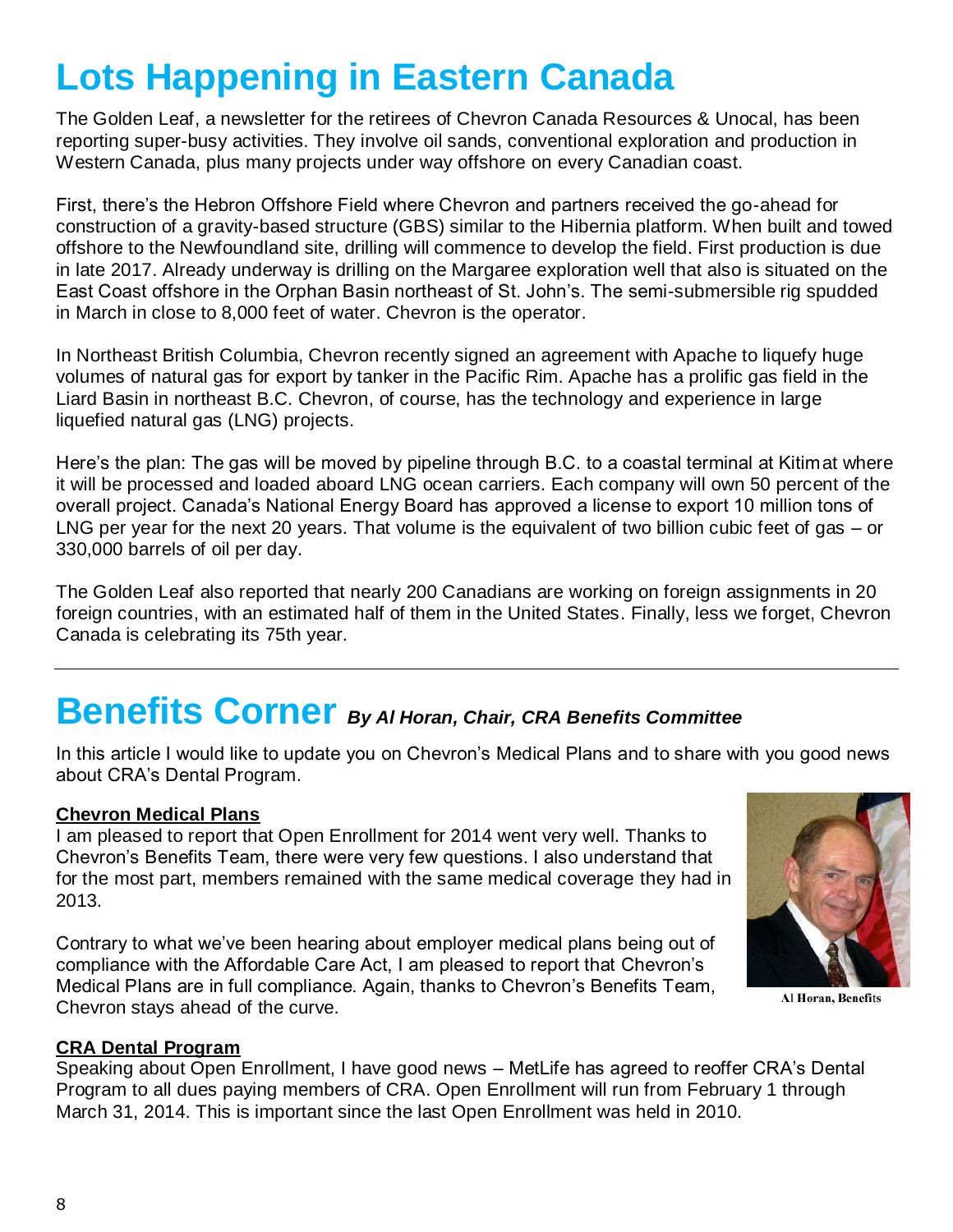The Program offers members and their families the choice of participating in one of two plans – the Low Plan (Option 1) that covers maintenance and basic type services; or the High Plan that covers maintenance and basic type services as well as various major procedures, including restorative protocols. Maintenance and basic services include oral exams, x-rays, cleanings, fillings and extractions. Major procedures include oral surgery, root canal treatment, scaling, implants, and dentures. The annual maximum benefit under the Low Plan is \$750 and under the High Plan it is \$1,500. These are group plans and as such they offer competitive coverage at reasonable premiums. A CRA member's premium is determined by where they reside.

The Program offers substantial savings when an individual uses a dentist that is a MetLife preferred provider. The fees agreed to by MetLife and preferred provider dentists are generally materially less than what an individual would pay if they did not have insurance. The discounted fees also apply if a non-covered procedure is performed, e.g. a member elects Low Plan coverage and a major dental procedure is performed. The patient would pay the discounted fee. The power of the CRA Dental Program lies in using a MetLife preferred provider dentist. MetLife has more than 150,000 participating dentists. (You can find preferred providers where you live by visiting MetLife's website, [www.metlife.com/mybenefits\)](http://www.metlife.com/mybenefits) The following examples were prepared to help illustrate the substantial savings that can be realized by using a preferred provider dentist:

|                          | <b>RETIREE'S COST</b> |                  |                 |                  |
|--------------------------|-----------------------|------------------|-----------------|------------------|
|                          |                       | <b>NO</b>        |                 |                  |
|                          | <b>FEE/CHARGE</b>     | <b>INSURANCE</b> | <b>LOW PLAN</b> | <b>HIGH PLAN</b> |
| <b>TYPE A - CLEANING</b> |                       |                  |                 |                  |
| In-Network               | \$54.00               | Not Applicable   | \$0.00          | \$0.00           |
| Outside-Network          | \$115.00              | \$115.00         | \$23.00         | \$23.00          |
| <b>TYPE B - FILLING</b>  |                       |                  |                 |                  |
| In-Network               | \$80.00               | Not Applicable   | \$24.00         | \$24.00          |
| Outside-Network          | \$185.00              | \$185.00         | \$81.40         | \$81.40          |
| <b>TYPE C - CROWN</b>    |                       |                  |                 |                  |
| In - Network             | \$680.00              | Not Applicable   | \$680.00        | \$340.00         |
| <b>Outside-Network</b>   | \$1,479.00            | \$1,479.00       | \$1,479.00      | \$887.40         |

*Where applicable it is assumed that the Deductible was previously satisfied.*

Dental insurance is important because research has shown that there is a direct link between good oral health and general health. According to the American Dental Hygienists' Association, an oral exam can help identify an individual's risk for diabetes, heart disease, osteoporosis, and other health concerns. We owe it to ourselves and our families to maintain our health. We cannot overlook the necessity to make periodic visits to our dentists. The CRA Dental Program is a way of making it easier and a more efficient way to deal with oral health.

The CRA Dental Program will be open to all dues paying CRA members. The primary objective of the Program is to make available dental coverage for CRA dues paying members who do not qualify for Chevron's Dental Plans. (Anyone who retired from Texaco, Getty, Gulf, Unocal or Caltex is not eligible for Chevron dental coverage.) The secondary objective is to make available the CRA dental coverage as an alternative to Chevron's dental coverage for eligible Chevron retirees in case MetLife has a more extensive network of preferred provider dentists in the area where a retiree resides.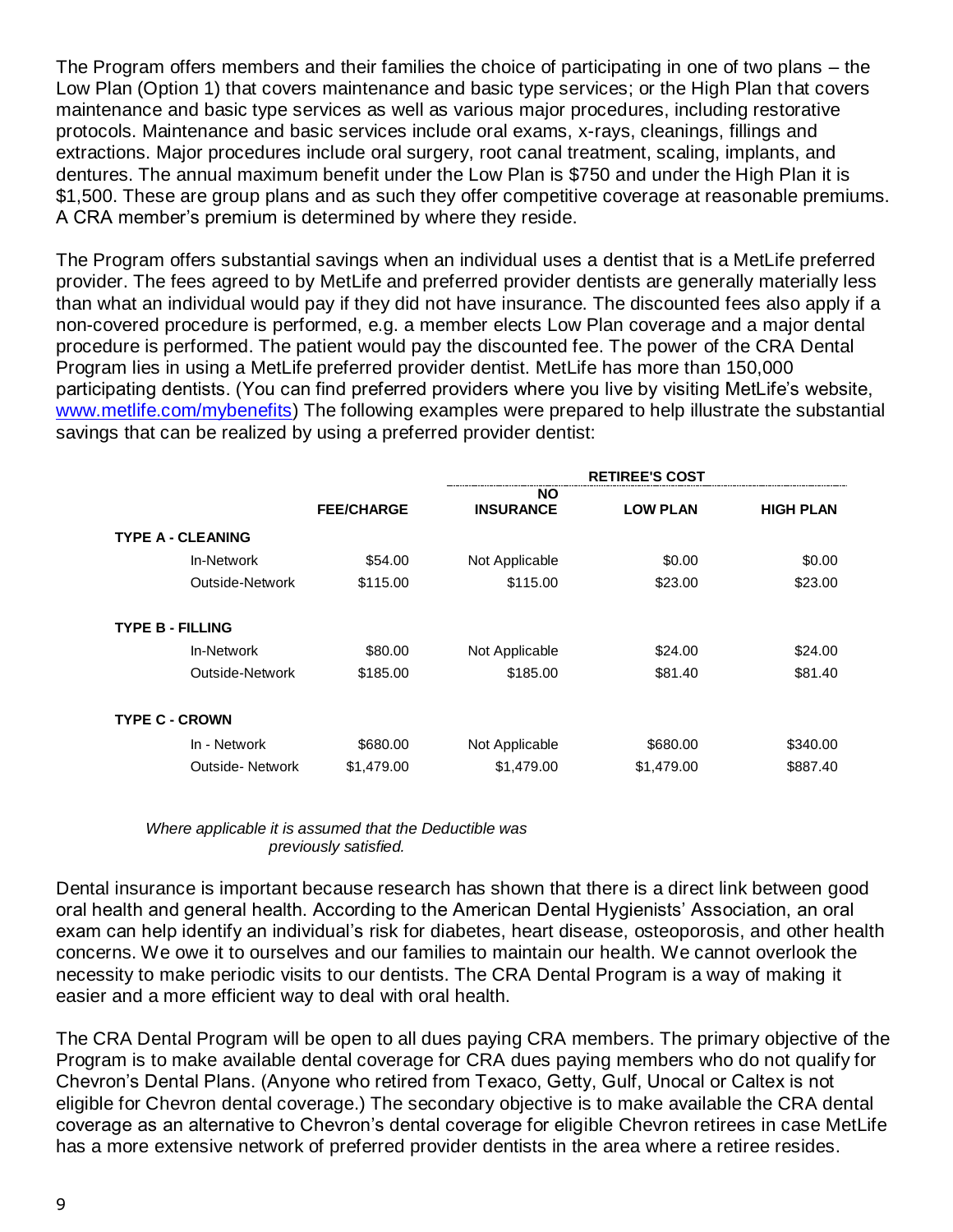An Open Enrollment kit plus a letter from the Association President, Dennis Dauphin, will be mailed by MetLife beginning approximately January 15th.

In closing I would like to wish you and yours a Happy and Healthy New Year.

### **An Alan W. Horan Biography**

Horan was born in New York City where he earned a BBA from Pace University and then an MBA from Adelphus University. Before joining Caltex in August 1974 he was an insurance underwriter and an adviser for corporate insurance/benefit plans. Altogether he has more than 50 years experience in the benefits/insurance area.

Subsequently, he became the manager, Benefits & Special Services for Caltex Corporation for most of his 27 years of service. In that executive position he was responsible for benefit programs worldwide, deferred compensation, financial planning, medical offices in Dallas and London, and expatriate tax programs and security.

Horan worked in New York, Bahrain and Dallas and traveled extensively for Caltex in Africa, Asia, Australia/New Zealand and the UK. On loan he assisted Chevron in 2002 with the Texaco merger. After almost a three-year contractor assignment with Chevron he retired in 1999.

## **Encore Congratulates Redford Family**

During October and November the nation's movie critics from coast-to-coast almost unanimously hailed a thrilling, pulse-racing Hollywood-produced adventure film as both "A MASTERPIECE" and best picture of the year. Additionally they praised its leading actor for "his career-best performance" in the movie "All is Lost" and said he was deserving of a second Academy Award.

Now this is not a movie review. Instead the Encore congratulates the "All is Lost" actor and his family for another reason. And that acclaim is because the "All is Lost" star is Robert Redford – who believe it or not is a former Chevron employee. Important to note, too, is that his father, Chuck Redford, had a 36-year Company career in Manufacturing Accounting in El Segundo, Richmond and the Home Office. The senior Redford, who retired at age 65 in 1979, was an active CRA member who at one time belonged to the Contra Costa and Marin County chapters.

At the senior Redford's encouragement his son worked three summers as a teenage employee at the El Segundo Refinery. Robert once said "Those jobs enabled me to go to college and I'm forever grateful for them."

In May 1987 the Redfords attended the Chevron Conservation Awards dinner in Washington, D.C. The event honored 20 individuals and five organizations for their efforts to protect natural resources in America and Canada.

The actor, a dedicated conservationist, was the keynote speaker. He told the audience that "The economy is not exclusively the domain of industry. And the environment is not exclusively the domain of environmentalists. The way to solve controversies is to listen to each other and find common ground."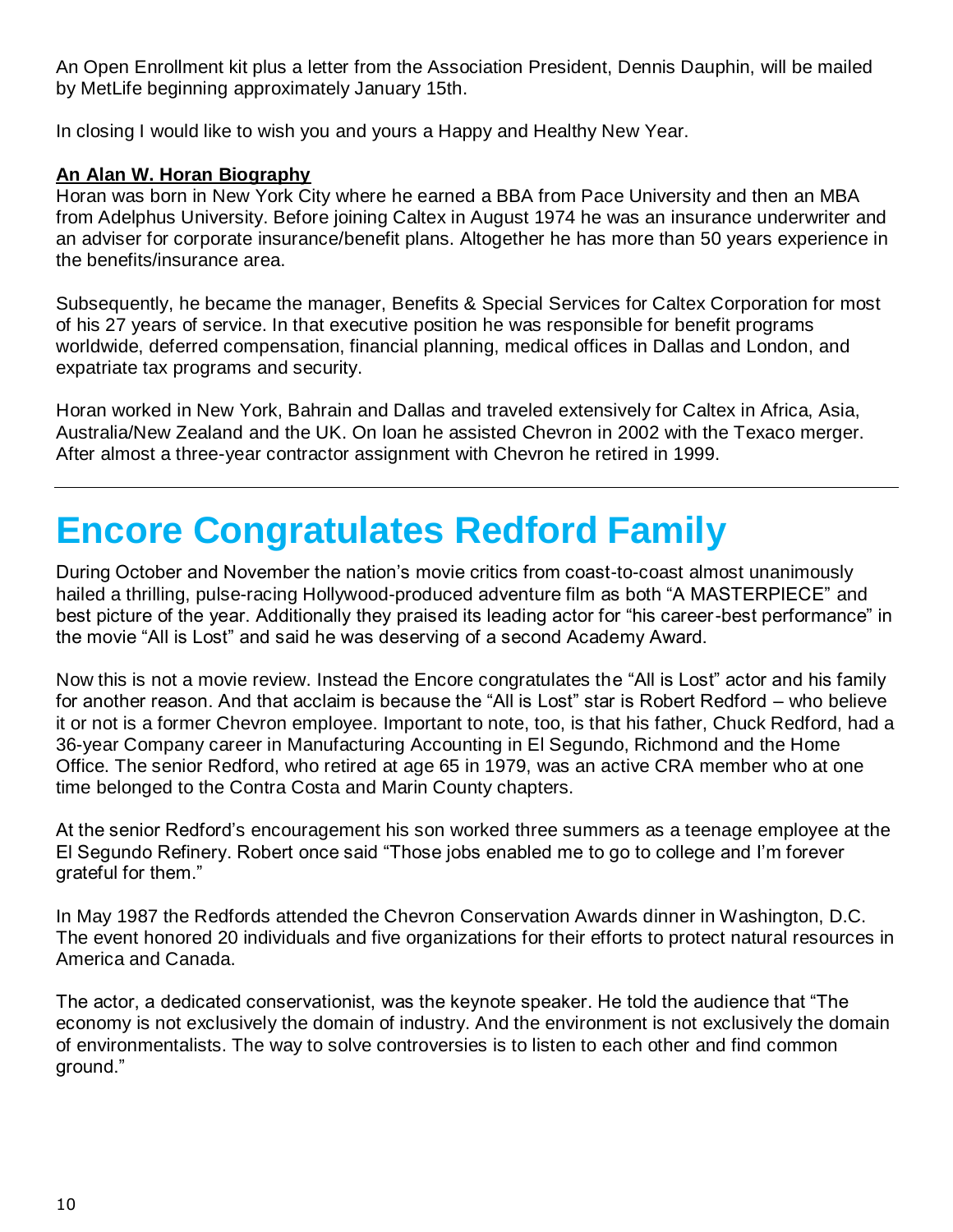# **The CRA's Kite-flying Couple**

In each issue of its newsletter, the Greater New Orleans Chapter highlights members in its "Retirees Corner" column. Recently it published an entire page on Marshall and Sandra Harris and their hobby of making, flying and giving away kites. When they were young boys, Marshall and brother, Victor, were taught the art of making kites by their parents.

Marshall recalls "Remember when homemade kites were made with a newspaper sail, orange crate sticks and tails were added from old, ripped bed sheets. They were held together with string and glue made from flour and water. There weren't any scientific elements involved. We simply followed the instructions from our parents. If the kite broke loose or got caught in a tree, we went right home and in 30 minutes or less we made another one."



**Marshall Harris** 

When he had children of his own he thought it would be fun to teach them about the toys of his day such as how to yo-yo, ride a bike and make a kite. But time proved otherwise so he decided just to make kites for himself. Years later, when he found that his wife, Sandra, didn't mind sewing the kites for him, Marshall began advancing his hobby to better and longer lasting materials of rip stop sail cloth, fiberglass spars and flying on braided nylon string. The majority of his kites are 6 feet tall X 3/4" wide.



"I make some of the sails out of Tyvek, then hand paint the design with acrylics," says Marshall. "Of the 35 or more we've made, several have been donated and some given to our friends. We've taught school children and Scouts about the history of kites and how to make and fly their own."

In their kite history lesson, they include a kite display while telling children about kite flying safety. He says, "I've given classes at Kite Festivals dressed as Ben Franklin or as Professor Kite. Sandra and I have helped to start 3 different Kiting events." He tries to convey to children and their parents that kite flying is a fun family event that gets them outside into the fresh air. It's something they can enjoy together.

There are two distinct kite seasons a year. Flying is best from mid-March to mid-May and from mid-September to mid-November. Whenever he wins an award in a kiting event he always gives credit to his wife because "Without her sewing talents I'd just have a lot of art work sitting around and no kites."

Sandra Harris retired in 2002 from Chevron USA Drilling Department while Marshall Harris retired in 2003 from the Dept. of Defense, Printing Dept.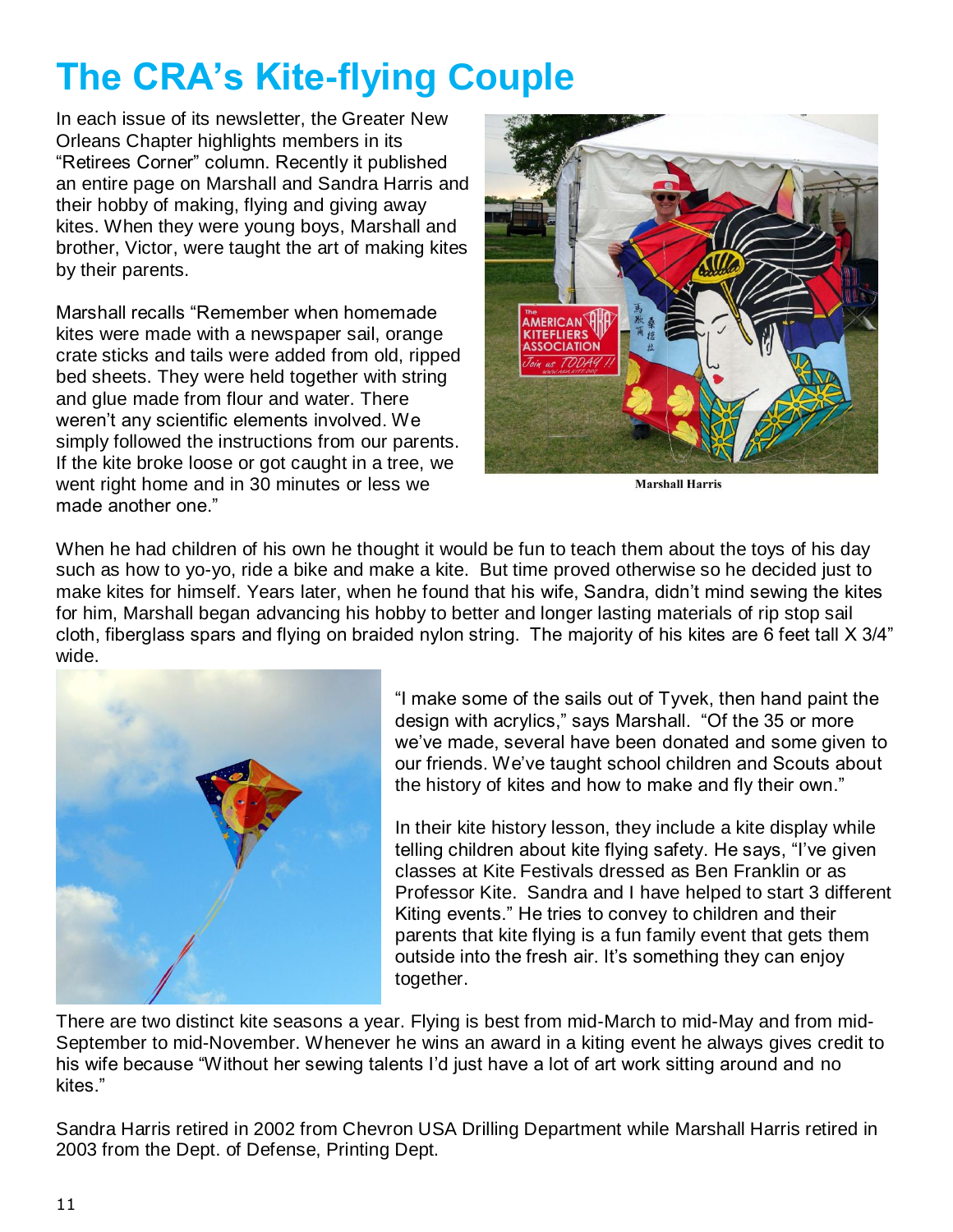## **People Roundup**

### **Retirees, Employees Celebrate Chevron Canada's 75th Birthday**

Chevron Canada retirees and all employees were treated to a gala and happy outdoor event in the warm sunshine at Fort Calgary Aug. 27 to celebrate the Company's 75th Anniversary. Festivalgoers sat down on lawn chairs in front of a large stage while they dined on good food. Chevron's own band, The Wannabees, kicked off the entertainment with a lively selection of music.

That was followed by a spellbinding video of the Company's history which included its major successes together with a strong dose of nostalgia.

Chevron Canada President Jeff Lehrmann then proceeded to give a warm, engaging and accomplished short speech. He said "Seventy-five years ago our Company made headlines by crossing the border into Canada in search of new sources of energy." He continued to emphasize how successful the Company has been ever since.

Subsequently, Lehrmann gave a gracious introduction and welcome to Gerry Henderson, who is one of Chevron Canada's past presidents. Now 87, he is considered something of a "living legend" and was warmly greeted by all those at the Chevron-Fest.

### **The Tony Lazzeri Family**

Tony Lazzeri is 82 and living in a retirement home is Issaquah, Washington, with his wife of 52 years Marilyn. The couple settled there after he retired from a career with Texaco, with whom he worked in a variety of Marketing positions in San Francisco, Medford, Oregon and finally Redmond, Washington.

If the name sounds familiar you are probably a major league baseball fan. That's because his father, Tony Lazzeri, was such a superstar second baseman for the New York Yankees that he was elected into the prestigious Baseball Hall of Fame in 1991. His dad once knocked two grand slams (the bases were loaded), a solo homer and a two-run triple in a game against the Philadelphia Athletics. His 11 runs batted in remains an American League record.

During his dad's career the young Tony met all his phenomenal teammates including Babe Ruth, Joe DiMaggio and Lefty Gomez who also are in the Baseball Hall of Fame. Much of Tony's memorabilia has been divided among his three sons.

By the way, the young 6-foot-3 Tony, Jr. excelled in basketball at the University of Santa Clara where he competed against such Hall of Fame superstars as Bill Russell.

Walt Roessing **Frank Coe** [wlroessing@cs.com](mailto:wlroessing@cs.com) [fcoe@usa.net](mailto:fcoe@usa.net) 858.597.1777 281.565.9813

ENCORE EDITOR: COMMUNICATIONS CHAIR:

The Chevron Retirees Association is not a subsidiary of Chevron Corporation but an independent organization of retired employees of Chevron or its predecessor companies.

© 2014 Chevron Retirees Association. All Rights Reserved.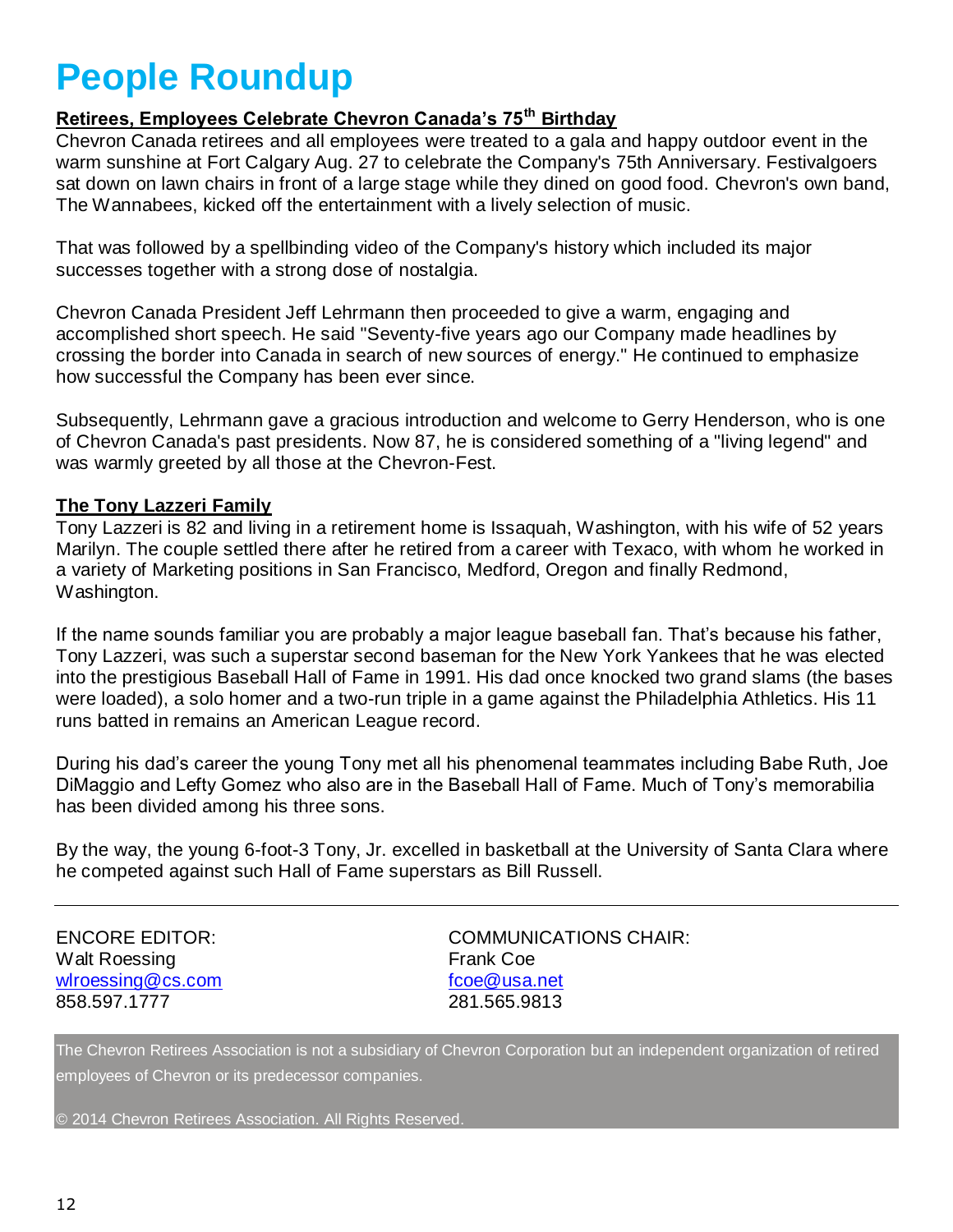#### Encore In Memoriam: **July-September 2013**

*As reported by Chevron during this period*

#### **Amoseas**

Moran, John ., Ret. 1982

#### **Caltex**

Dierker, William Edward., Ret. 2000 Hysore, John Charles., Ret. 1991 Jackman, Samuel Llewellyn., Ret. 1988 Jacobson, Arthur P., Ret. 1982 Jochelson, Neil ., Ret. 2002 O'Connor, E F., Ret. 1989 Simms, Robert Foy., Ret. 1988

#### **Chevron**

Abate, Caesar F., Ret. 1975 Abbott Jr., Allen F., Ret. 1984 Anderson, George M., Ret. 2008 Anderson, Ronald W., Ret. 1999 Anderson, Robert G., Ret. 1990 Ayers, C J., Ret. 1996 Barber, D H., Ret. 1988 Barnes, Lorenzo G., Ret. 1983 Beede, Jr., Robert H., Ret. 2012 Boles, W T., Ret. 1985 Bressem, Robert E., Ret. 1986 Cameron, Daniel H., Ret. 1989 Campanian, H D., Ret. 1987 Clark, Raymond A., Ret. 2006 Collom Sr., Robert T., Ret. 2001 Cox, Roy T., Ret. 1997 Darnell Jr, H ., Ret. 1985 Drexel Jr, Henry J., Ret. 1977 Dunn, Keh-Jim ., Ret. 2009 Fetterman, Mabel J., Ret. 1982 Finney, David K., Ret. 1984 Fisher, E H., Ret. 1989 Foehr, Edward G., Ret. 1984 Foss, Guenivere G., Ret. 2000 Francis, Robert W., Ret. 1986 Francis, B F., Ret. 1986 Fritz, Hugh H., Ret. 1983 Galindo, Joe ., Ret. 1982 Garth, Robert L., Ret. 1999 Giordano, Anthony J., Ret. 1987 Gomard, J K., Ret. 1985 Grahn, Raymond E., Ret. 1981 Gray, Robert H., Ret. 1978 Guerrero, Gary H., Ret. 2008 Guinn, Bill D., Ret. 1995 Hall, W L., Ret. 1982 Hall, E C., Ret. 1984 Hamilton, Jack L., Ret. 1996 Hartman, William E., Ret. 1972 Heidrick, L E., Ret. 1984 Henton, Jr., J M., Ret. 1989 Herrmann, Jack E., Ret. 1989 Higginbotham, Roger D., Ret. 1995 Higley, Grant D., Ret. 1997 Hill, J D., Ret. 1992 Holtzclaw, Douglas G., Ret. 1999 Horan, Robert L., Ret. 1987 Hoss, Thelma L., Ret. 1985 Hote, R J., Ret. 1988 Hull, T R., Ret. 1984 Hunter, Lewis N., Ret. 1996 Huntington, George D., Ret. 1994

Imlay, Clarence E., Ret. 1996 Jacobs, M V., Ret. 1982 Kadlecik, Sam S., Ret. 1989 Kane, E D., Ret. 1982 Kimber, Warren V., Ret. 1992 Lancaster Jr, Spencer ., Ret. 1986 Lankford, James H., Ret. 1999 Lawrence, G J., Ret. 1985 Lee, Wilford R., Ret. 1986 Lynch, J M., Ret. 1987 Martin, D M., Ret. 1986 Martin, Eric C., Ret. 1981 Mattila, Victor E., Ret. 1984 Mattson, R A., Ret. 1989 McGinnis, J N., Ret. 1994 McKinley, Richard M., Ret. 2001 Miller, Willard G., Ret. 2010 Moczygemba, Leo J., Ret. 1993 Moffitt, Roy E., Ret. 1979 Moore Jr., C V., Ret. 1992 Moran, Charles E., Ret. 1986 Morse, R F., Ret. 1984 Muramoto, Eric M., Ret. 2004 Nielsen, Robert E., Ret. 1983 Obergefell, Wilma ., Ret. 1984 O'Grady, Jo Ann., Ret. 1998 O'Keefe, J M., Ret. 1994 Olson, G N., Ret. 1989 Ostroskie, Ray ., Ret. 2000 Patterson, Jerry W., Ret. 1986 Penry, Paul D., Ret. 2006 Perryman, Tom L., Ret. 1994 Peters, L E., Ret. 1990 Pethtel, G B., Ret. 1989 Racel, A D., Ret. 1998 Raleigh, C W., Ret. 1982 Randolph Jr., H M., Ret. 1988 Richards, Jack A., Ret. 1984 Richards, Mary F., Ret. 1990 Roberts Jr, Isiah ., Ret. 2005 Ruatta, Aldo D., Ret. 1986 Sandlin, R B., Ret. 1994 Schliebe, Milton E., Ret. 1981 Scott, John H., Ret. 1992 Shrader Jr., Ira D., Ret. 2006 Shumaker Jr, E P., Ret. 1983 Smith, Laurence E., Ret. 1991 Smith, Richard D., Ret. 2003 Springett, Robert L., Ret. 1990 Stek, C ., Ret. 1986 Stephenson, L P., Ret. 1990 Syromiatnikoff, N A., Ret. 1995 Temple Jr., Oscar F., Ret. 1994 Thomas, Lowell ., Ret. 1990 Thomson, Jack ., Ret. 1990 Tibbles, Beverly J., Ret. 2000 Tooley, Norman E., Ret. 1990 Trujillo, Bernardo ., Ret. 1998 Trujillo, Steven A., Ret. 1998 Turner, Clara M., Ret. 1986 Valvur, H O., Ret. 1989 Wagoner Jr, Alfred F., Ret. 1987 Wahlen, Robert D., Ret. 1995 Westbrook, Melvin ., Ret. 2012 White, Lorna A., Ret. 1990

Wight, Donald F., Ret. 1971 Wildey Jr, John L., Ret. 1992 Wilkins , Arch ., Ret. 2004 Williams, Roger B., Ret. 1996 Williams, John E., Ret. 1982 Williams Jr, A M., Ret. 1985 Wolter, Larry T., Ret. 1993 Woodard, R M., Ret. 1983 Wright, Gayland D., Ret. 2001 Young, Jr., C E., Ret. 1990 Youngkin, Pershing I., Ret. 1989

#### **Getty**

Bedsole, Thomas K., Ret. 1985 Borromeo, Jose O., Ret. 1998 Brown Jr., Joe C., Ret. 1993 Buras, Bertrand J., Ret. 1991 Capo, John D., Ret. 1984 Carpenter, Arthur B., Ret. 1995 Cocking, Dorothy J., Ret. 1988 Courtright, Richard A., Ret. 1989 Cowger, James W., Ret. 1996 Diez, Gerald A., Ret. 1978 Draper, Albert J., Ret. 1985 Franklyn, Sheilah K., Ret. 1988 Freeman, Jr., Bascom B., Ret. 2003 Harton, Jr., Clinton W., Ret. 1989 Jones, Herman M., Ret. 2006 Lambert, Herman L., Ret. 1994 Maculaitis, Vincent F., Ret. 1985 Makhuli, Elias N., Ret. 1990 Meeken, Mike C., Ret. 1989 Mikish, Richard A., Ret. 1999 Morgan, Charles W., Ret. 1982 Moring, John T., Ret. 1997 Mosier, Jerry G., Ret. 1997 Noll, Kenneth E., Ret. 1983 Noneman, Anne C., Ret. 1986 Oaxaca, Hilda G., Ret. 1987 Pennington, Elsie L., Ret. 1985 Philip, John S., Ret. 1994 Pinkstaff, Jimmy ., Ret. 1991 Rivera, Louis M., Ret. 1997 Roper, Gus E., Ret. 1989 Scott, John T., Ret. 1990 Shelton, Leonard C., Ret. 1990 Slawson, Hugh M., Ret. 1987 Thompson, Avalon ., Ret. 1998 Wheat, George C., Ret. 1989 Wilson, James J., Ret. 1990 Wohlgemuth, Leslie R., Ret. 1992

#### **Gulf**

Alleman, Emile J., Ret. 1983 Andrew Jr, Otis ., Ret. 1982 Apperson, Thomas J., Ret. 2003 Armbruster, James J., Ret. 1998 Asmussen, Carl E., Ret. 1983 Bailey, J C., Ret. 1987 Berry, William L., Ret. 1982 Bullinger, Rodney G., Ret. 2005 Buras, Alfred S., Ret. 1989 Byerly, Joe H., Ret. 1988 Cahill, Arnold J., Ret. 1999 Carothers, Doris B., Ret. 1987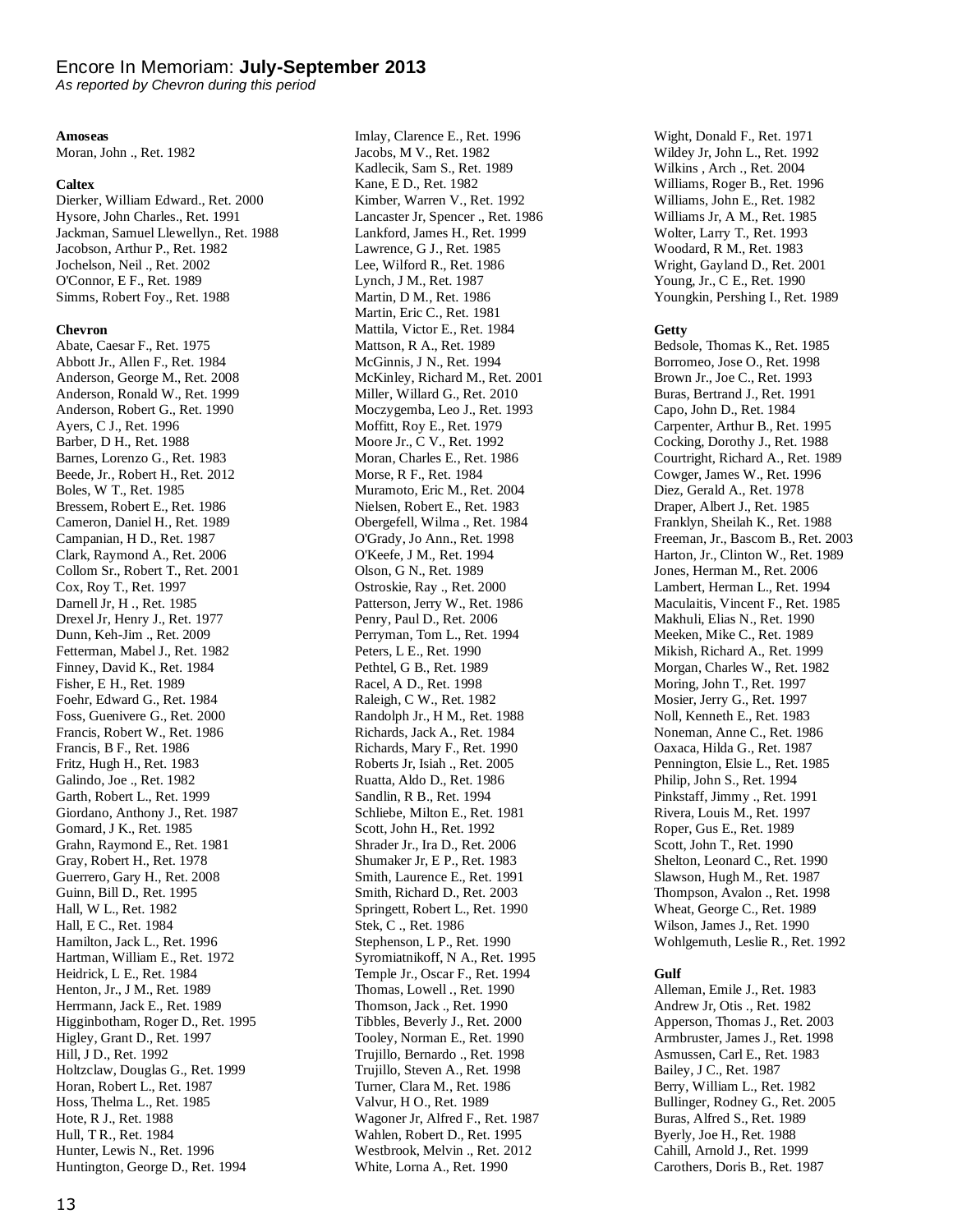Charley, James ., Ret. 1994 Ciesinski, Rita M., Ret. 1985 Clinton, John F., Ret. 2001 Cohan, Philip E., Ret. 1987 Curby, Dorothy J., Ret. 1990 Dojahn, George O., Ret. 1986 Doshier, Edgar M., Ret. 1985 Dukes, Thomas R., Ret. 1981 Elam, Billy G., Ret. 1989 Evans, Adrian D., Ret. 1982 Evans, Robert D., Ret. 1994 Foley, M J., Ret. 1985 Frank, John R., Ret. 1985 Frederick, James D., Ret. 1995 Freeman, Horace J., Ret. 1978 Fuller, Kenneth M., Ret. 1990 Galvan, Evelyn T., Ret. 1997 Gaston, Curtis A., Ret. 1986 Gerdes, Thomas E., Ret. 1990 Grimlie, Joan C., Ret. 2001 Guidry, Theodore C., Ret. 1992 Guidry, Joseph T., Ret. 1989 Guinn, Joseph B., Ret. 1990 Harding, George K., Ret. 1980 Holyfield, George W., Ret. 1996 Jackson, Joel W., Ret. 2000 Jackson, William M., Ret. 1988 Jankas, Robert A., Ret. 1983 Keith, Deane E., Ret. 1990 Kennedy, Karl F., Ret. 1987 Kerley, Thomas E., Ret. 1992 Kimler, Aubrey R., Ret. 1986 Kinnaird, George W., Ret. 1977 Lasater, Thomas E., Ret. 1983 Lipscomb Jr, Sidney C., Ret. 1984 Lombardi, Jr., Benjamin G., Ret. 1992 Mallet Jr., Clell J., Ret. 1989 Mallett, Joseph ., Ret. 2004 Martin, Ada F., Ret. 1979 McCoy, Jr., Dewey L., Ret. 1996 McKee, Carl L., Ret. 2010 Meyer, Otto D., Ret. 1986 Miller, Harold H., Ret. 1984 Moller, Denny D., Ret. 1986 Morrison, William E., Ret. 1994 Muhammad, Johnathan A., Ret. 2009 Mullen, Robert J., Ret. 1996 Newman, Conrad E., Ret. 1985 North, Charles R., Ret. 1977 Obermeyer, Freda J., Ret. 1978 Perry, Mayo R., Ret. 1986 Piernock, Joseph ., Ret. 1981 Piper, Joseph H., Ret. 1986 Prescott, Charlie T., Ret. 1982 Putnam, Danny L., Ret. 1994 Pyle, Max D., Ret. 1997 Renz, Walter L., Ret. 1980 Roberts, Clellan C., Ret. 1982 Sartin, Henry L., Ret. 1986 Smith, Billy H., Ret. 1985 Southwick, Peter F., Ret. 1989 Staude, James E., Ret. 1988 Stehle, Robert E., Ret. 2001 Stevenson, James M., Ret. 1987 Tabor, Wilbert A., Ret. 1987 Taylor, Elaine L., Ret. 1985 Titerence, James ., Ret. 1985 Tonge, Melvin S., Ret. 1989 Tucker, Gerald D., Ret. 1974

Tynan, William T., Ret. 2000 Vekich, Mary B., Ret. 1979 Voglesong , Jr., Charles J., Ret. 1998 Walker, Norma L., Ret. 2003 Weissflog, Lois M., Ret. 1981 Weyrauch, Paul H., Ret. 1983 Wheat, Robert W., Ret. 2003 White, Lyndal M., Ret. 1984 Wickstrom, Lee W., Ret. 1983 Wieczorek, Helen L., Ret. 1986 Williams, Jack W., Ret. 1987 Wimer, Norman C., Ret. 1996 Witherspoon, Lawrence T., Ret. 1987 Wood, Wilbur F., Ret. 1989 Ziegler, Martin R., Ret. 1985

#### **MolyCorp**

(No deaths reported)

#### **Plexco**

Britz, Joseph E.., Ret. 2005

#### **Tenneco**

(No deaths reported)

#### **Texaco**

Aamodt, John A., Ret. 1998 Adams, Lawrence J., Ret. 1985 Ammons, Archie B., Ret. 1990 Begue, Harold C., Ret. 1987 Bell, D C., Ret. 1990 Berthelot, Edwin P., Ret. 1989 Bradley, Francis T., Ret. 1989 Brady, Dwaine F., Ret. 1992 Branson, Robert E., Ret. 1989 Braselton, R D., Ret. 1983 Bratcher, Bob W., Ret. 1990 Braus, Lercy J., Ret. 1983 Bruno, C N., Ret. 1984 Buchanan, Joy S., Ret. 1987 Burch, James A., Ret. 1982 Cecala, Anthony L., Ret. 1988 Champagne, Richard F., Ret. 1984 Chitty, Jesse D., Ret. 1986 Chonko, Lawrence B., Ret. 1985 Clark, Claude K., Ret. 1998 Corley, Charles S., Ret. 1988 Cornes, James L., Ret. 1993 Cote, Joyce J., Ret. 1996 Cottle, John C., Ret. 1988 Crews Jr, Roy B., Ret. 1983 Crumley, Charles A., Ret. 1988 Cuthill Jr., Alex ., Ret. 1985 Davis, Richard L., Ret. 1987 Dean, Ralph E., Ret. 1982 Dean, Terry W., Ret. 2003 Demott, Leslie D., Ret. 1986 Dillard, Shirley A., Ret. 1993 Durante, Ana L., Ret. 1982 Ellis, John K., Ret. 1993 Erwin, Carroll J., Ret. 1975 Evans, William T., Ret. 1985 Fandel, Dorothy L., Ret. 1984 Frasier, B G., Ret. 2002 Grubb, Harold D., Ret. 1986 Gunnels, Ellis W., Ret. 1992 Hamilton Jr, George A., Ret. 1988 Hanners, Albert J., Ret. 1982 Hansel, G W., Ret. 1990

Hansen, Patricia J., Ret. 1997 Healey, John R., Ret. 1989 Hennessee Jr., Millard T., Ret. 1990 Henry Jr, Samuel ., Ret. 1991 Hicks, Lockey L., Ret. 1985 Hingst, James H., Ret. 1995 Hockersmith, Clifton E., Ret. 1998 Horton, Hardy L., Ret. 1979 Hudson, Darrell D., Ret. 1991 Imhof, Ernestine ., Ret. 1986 James, Joseph B., Ret. 1988 Jaworski, Jerome G., Ret. 1993 Jenkins, Howard ., Ret. 1984 Jones, Kenneth L., Ret. 1990 Jones, Albert L., Ret. 1985 Jones, Alvin ., Ret. 1990 Keiffer, Ernest J., Ret. 1988 Kelley, Jake E., Ret. 1993 Kiernan Jr., James F., Ret. 1990 King, Ladona G., Ret. 2001 Kinnear, Sr., Robert C., Ret. 1980 Klus, James R., Ret. 1986 Knight, Jack M., Ret. 1978 Koerner, Elmer S., Ret. 1981 Krieger, Manley J., Ret. 1984 Leatherman, Samuel M., Ret. 1986 Lecorgne, Emily V., Ret. 1985 Lorzing Jr., Julius J., Ret. 1985 Mansfield Jr., Thomas H., Ret. 1986 Manthey, Lawrence W., Ret. 1983 Manuel Jr, Chauncey L., Ret. 1982 Marshall 111, Sam W., Ret. 1986 McCorpin, James S., Ret. 1997 McDermott Jr, Charles J., Ret. 1989 McElroy, Billy B., Ret. 1992 McLemore, James A., Ret. 1985 Mendoza, Herman H., Ret. 1989 Meyer, Carl A., Ret. 1991 Miller, John E., Ret. 1989 Milo, Cleveland L., Ret. 1982 Montes, Herbert B., Ret. 1995 Morris Jr., William L., Ret. 1998 Newman, Lewis E., Ret. 1986 Norris, Jerry E., Ret. 1988 Omdal, Peder A., Ret. 1986 Pickering, Wallace B., Ret. 1980 Ponik Jr., George A., Ret. 1994 Rice Jr, Albert W., Ret. 2002 Richardson, James L., Ret. 1993 Riley Jr., Matthew J., Ret. 1993 Ross, George W., Ret. 1989 Roybal, Joe D., Ret. 1986 Sanders, James Q., Ret. 1990 Scherer, John W., Ret. 1980 Schmitt, David C., Ret. 1983 Scrivanos, Christopher ., Ret. 1975 Sechrest, Louise M., Ret. 1985 Self, Donald H., Ret. 2002 Seutter, Carl G., Ret. 1994 Shellabarger, Terry A., Ret. 2002 Sieloff, Charles E., Ret. 1993 Simmons, Jr., C L., Ret. 1988 Skelly, Robert M., Ret. 1988 Smith, Aubrey T., Ret. 1985 Smith, Robert F., Ret. 1982 Smith, William P., Ret. 1985 Staggs, Robert A., Ret. 1994 Stewart, Frank C., Ret. 1998 Sustek Jr, Alvin J., Ret. 2002